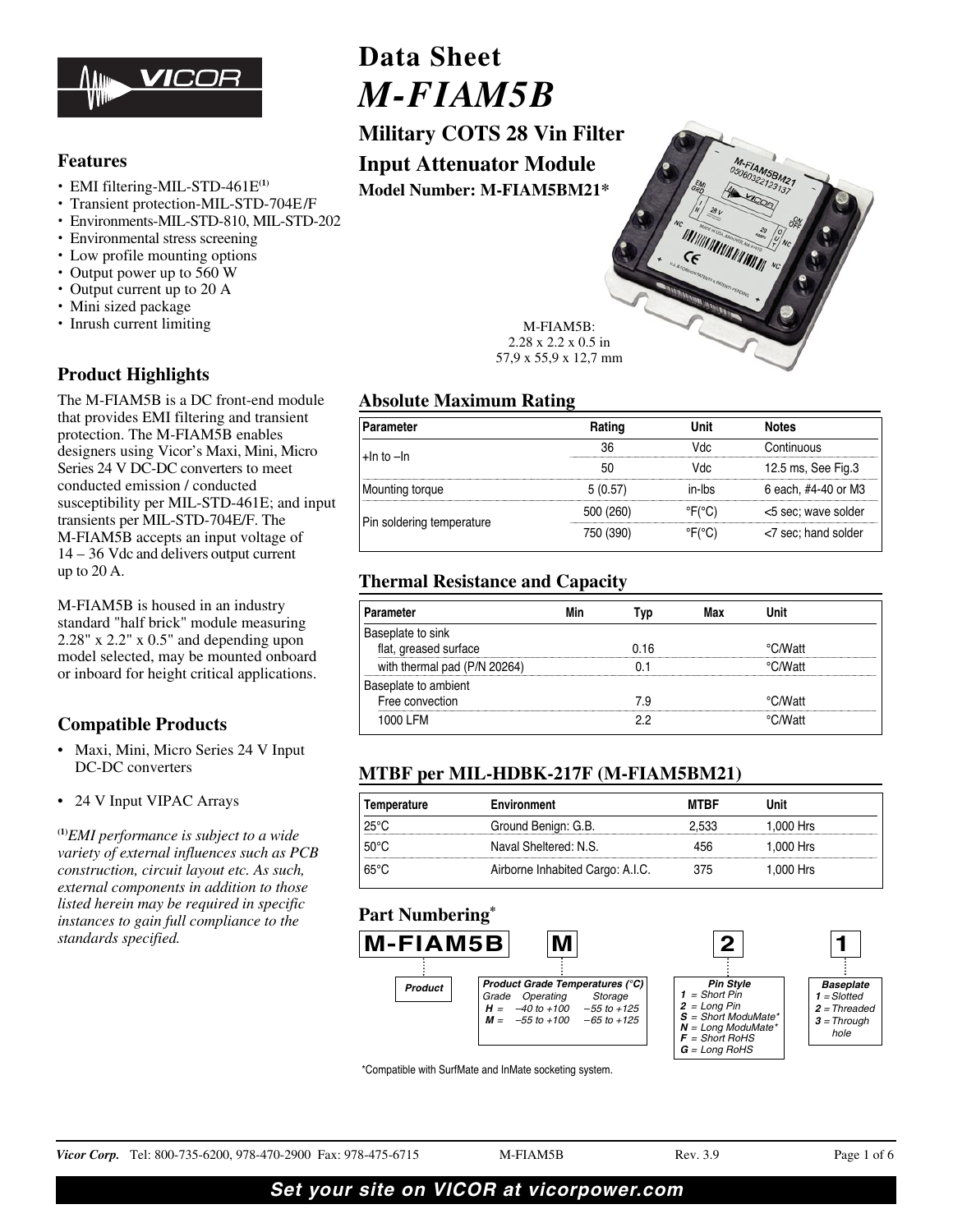# **SPECIFICATIONS**

(typical at  $T_{BP} = 25^{\circ}C$ , nominal line and 75% load, unless otherwise specified)

### **INPUT SPECIFICATIONS**

| <b>Parameter</b>   | Min | Гур | Max   | Unit | <b>Notes</b>                                     |
|--------------------|-----|-----|-------|------|--------------------------------------------------|
| Input voltage      | 14  | 28  | 36    | Vdc  | Continuous                                       |
| Inrush limiting    |     |     | 0.007 | A/uF |                                                  |
| Transient immunity |     |     | 50    | Vdc  | 12.5 ms per MIL-STD-704E/F, continuous operation |

## **OUTPUT SPECIFICATIONS**

| <b>Parameter</b>            | Min | Typ | Max  | Unit | <b>Notes</b>           |
|-----------------------------|-----|-----|------|------|------------------------|
| Output current              |     |     | 20   | A    |                        |
| Output power                |     |     | 560  | W    |                        |
| Efficiency                  | 96  | 98  |      | %    |                        |
| Internal voltage drop       |     | 0.5 | 0.7  | Vdc  | @20 A, 100°C baseplate |
| <b>External capacitance</b> |     |     |      |      | See Figure 5 on page 4 |
|                             | 330 |     | 1000 | μF   | 50 V                   |

### **CONTROL PIN SPECIFICATIONS**

| Parameter      | Min | Тур | Max | Unit | <b>Notes</b>                             |  |
|----------------|-----|-----|-----|------|------------------------------------------|--|
| ON/OFF control |     |     |     |      |                                          |  |
| Enable (ON)    | 0.0 |     | 1.0 | Vdc  | Referenced to - Vout                     |  |
| Disable (OFF)  | 3.5 |     | 5.0 | Vdc  | 100 k $\Omega$ internal pull up resistor |  |

## **SAFETY SPECIFICATIONS**

| Parameter              | Min | Tvp   | Max  | Unit | <b>Notes</b>           |
|------------------------|-----|-------|------|------|------------------------|
| l Dielectric withstand |     | 1.500 | Vrms |      | Input / Output to Base |
|                        |     | 2,121 | Vdc  |      | Input / Output to Base |

#### **EMI**

| <b>Standard</b>           | <b>Test Procedure</b>      | <b>Notes</b> |
|---------------------------|----------------------------|--------------|
| MIL-STD-461E              |                            |              |
| Conducted emissions:      | CE101, CE102               |              |
| Conducted susceptibility: | CS101, CS114, CS115, CS116 |              |

EMI performance is subject to a wide variety of external influences such as PCB construction, circuit layout etc. As such, external components in addition to those listed herein may be required in specific instances to gain full compliance to the standards specified.

### **GENERAL SPECIFICATIONS**

| <b>Parameter</b> | Min | "yp | Max     | Unit           | <b>Notes</b> |
|------------------|-----|-----|---------|----------------|--------------|
| Weight           |     |     | 3.3(94) | Ounces (grams) |              |
| Warranty         |     |     |         | Years          |              |

Vicor Corp. Tel: 800-735-6200, 978-470-2900 Fax: 978-475-6715 M-FIAM5B Rev. 3.9 Rev. 3.9 Page 2 of 6

**Set your site on VICOR at vicorpower.com**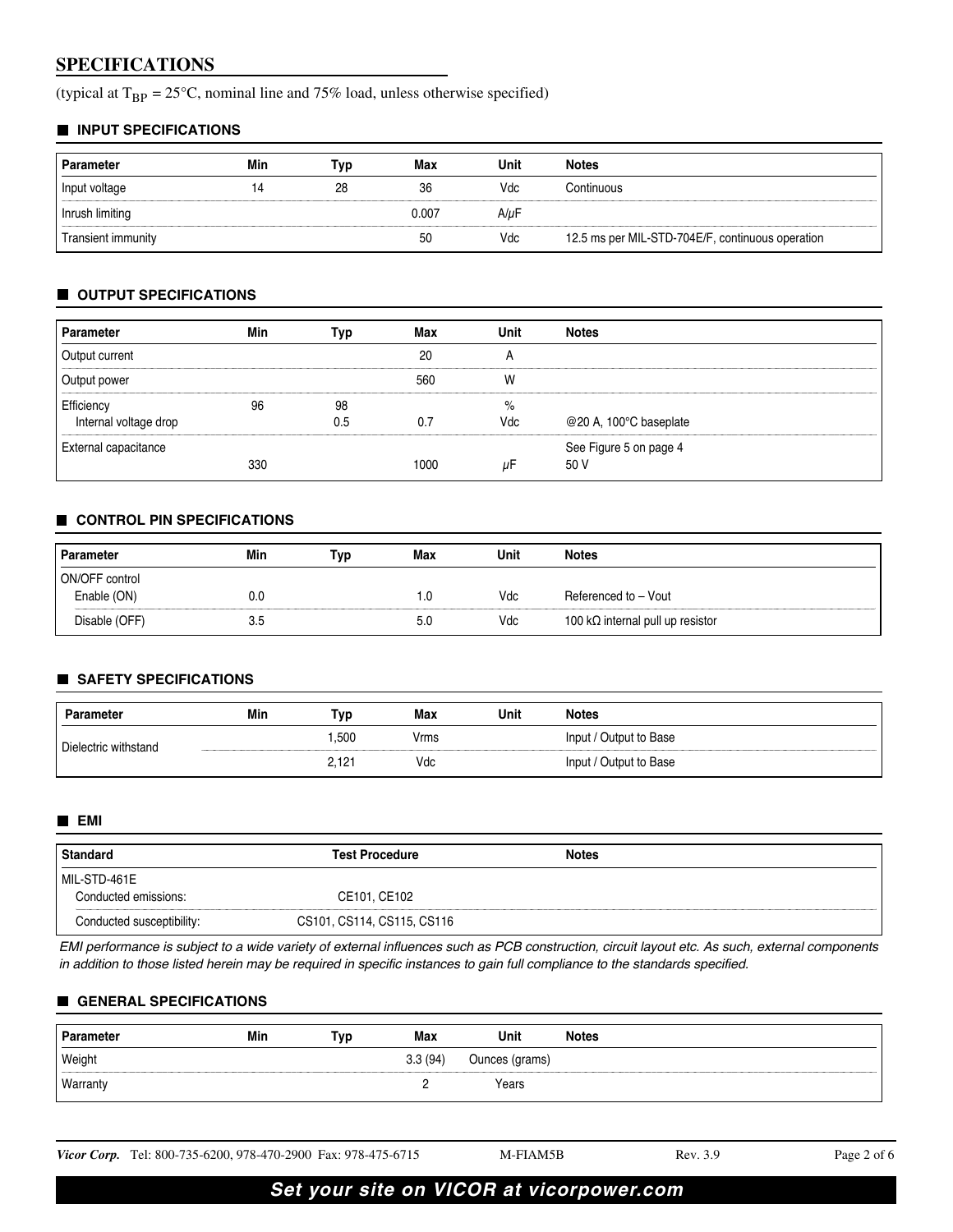# **ENVIRONMENTAL QUALIFICATION**

## **Altitude**

MIL-STD-810F, Method 500.4, Procedure I & II, 40,000 ft. and 70,000 ft. Operational.

## **Explosive Atmosphere**

MIL-STD-810F, Method 511.4, Procedure I, Operational.

## **Vibration**

MIL-STD-810F, Method 514.5, Procedure I, Category 14, Sine and Random vibration per Table 514.5C for Helicopter AH-6J Main Rotor with overall level of 5.6 G rms for 4 hours per axis. MIL-STD-810F, Method 514.5C, General Minimum Integrity Curve per Figure 514.5C-17 with overall level of 7.7 G rms for 1 hour per axis.

### **Shock**

MIL-STD-810F, Method 516.5, Procedure I, Functional Shock, 40 g. MIL-S-901D, Lightweight Hammer Shock, 3 impacts/axis, 1,3,5 ft. MIL-STD-202F, Method 213B, 60 g, 9 ms half sine. MIL-STD-202F, Method 213B, 75 g, 11 ms Saw Tooth Shock.

### **Acceleration**

MIL-STD-810F, Method 513.5, Procedure II, table 513.5-II, Operational, 2-7 g, 6 directions.

### **Humidity**

MIL-STD-810F, Method 507.4.

### **Solder Test**

MIL-STD-202G, Method 208H, 8 hour aging.

### **ENVIRONMENTAL STRESS SCREENING**

| Parameter                           | <b>H-Grade</b>                                        | <b>M-Grade</b>                                   |  |
|-------------------------------------|-------------------------------------------------------|--------------------------------------------------|--|
| Operating temperature               | -40 $^{\circ}$ C to +100 $^{\circ}$ C                 | -55 $\degree$ C to +100 $\degree$ C              |  |
| Storage temperature                 | -55 $\mathrm{^{\circ}C}$ to +125 $\mathrm{^{\circ}C}$ | -65 $\degree$ C to +125 $\degree$ C              |  |
| Temperature cycling*                | 12 cycles<br>-65 $^{\circ}$ C to +100 $^{\circ}$ C    | 12 cycles<br>-65 $\degree$ C to +100 $\degree$ C |  |
| Ambient test $@$ 25 $°C$            | Yes                                                   | Yes                                              |  |
| Power cycling burn-in               | 12 hours, 29 cycles                                   | 24 hours, 58 cycles                              |  |
| Functional and parametric ATE tests | -40 $^{\circ}$ C and +100 $^{\circ}$ C                | $-55^{\circ}$ C and $+100^{\circ}$ C             |  |
| Hi-Pot test                         | Yes                                                   | Yes                                              |  |
| Visual inspection                   | Yes                                                   | Yes                                              |  |
| Test data                           | vicorpower.com                                        | vicorpower.com                                   |  |

\*Temperature cycled with power off, 17°C per minute rate of change.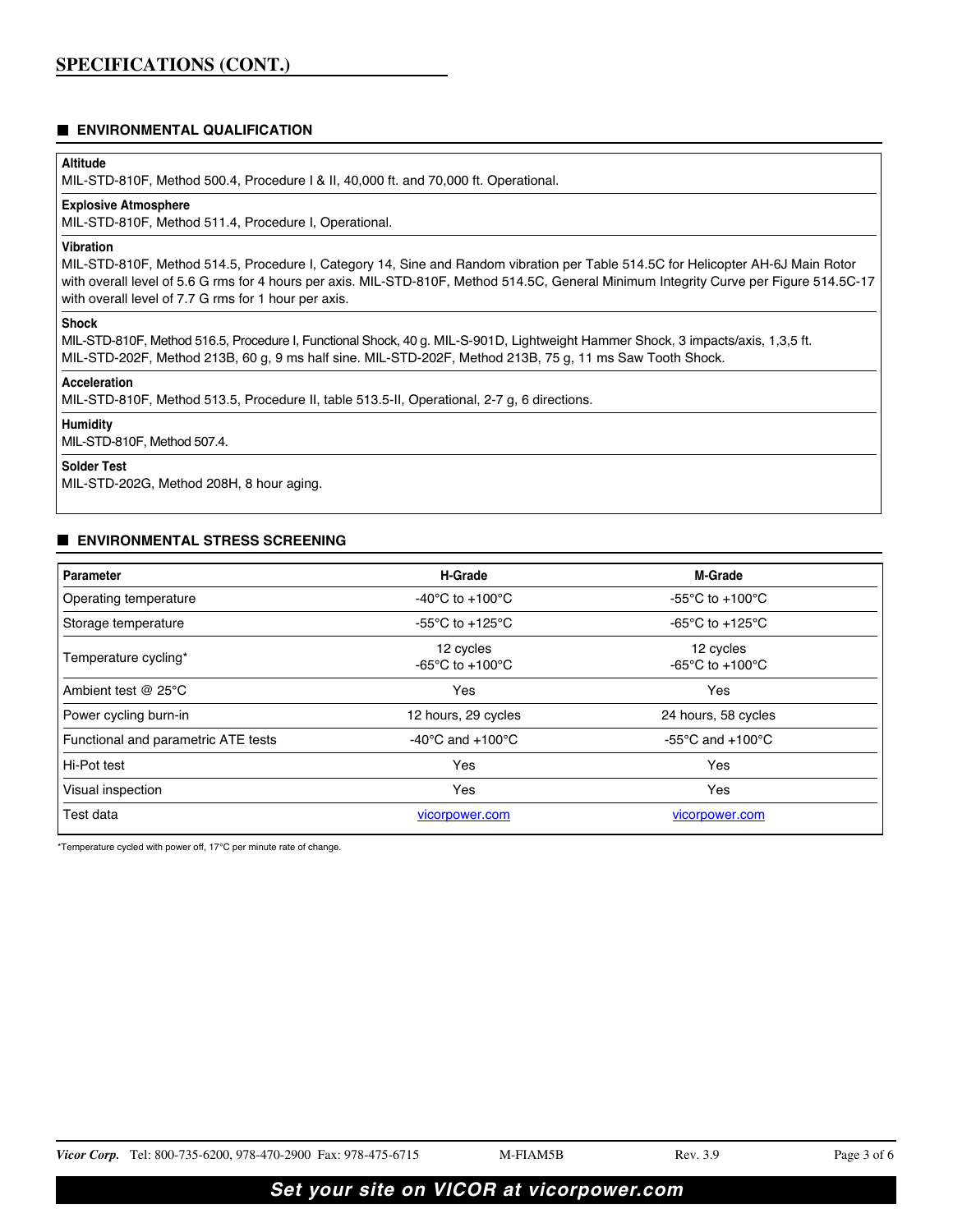

*Figure 1 — Shut Down Time of M-FIAM5B vs. Overvoltage*



*Figure 2 — Conducted Noise; M-FIAM5B and Model V24A12M400B DC-DC converter operating at 28 Vdc, 400 W.* 



*Figure 3 — Transient Immunity: M-FIAM5B output response to an input transient.*



*Figure 5 — Insertion Loss*



*Figure 4— Inrush Limiting: Inrush current with 1000 μF external capacitance, (C1 in Figure 5)*

| Vicor Corp. Tel: 800-735-6200, 978-470-2900 Fax: 978-475-6715 | M-FIAM5B | Rev. 3.9 | Page 4 of 6 |
|---------------------------------------------------------------|----------|----------|-------------|
|                                                               |          |          |             |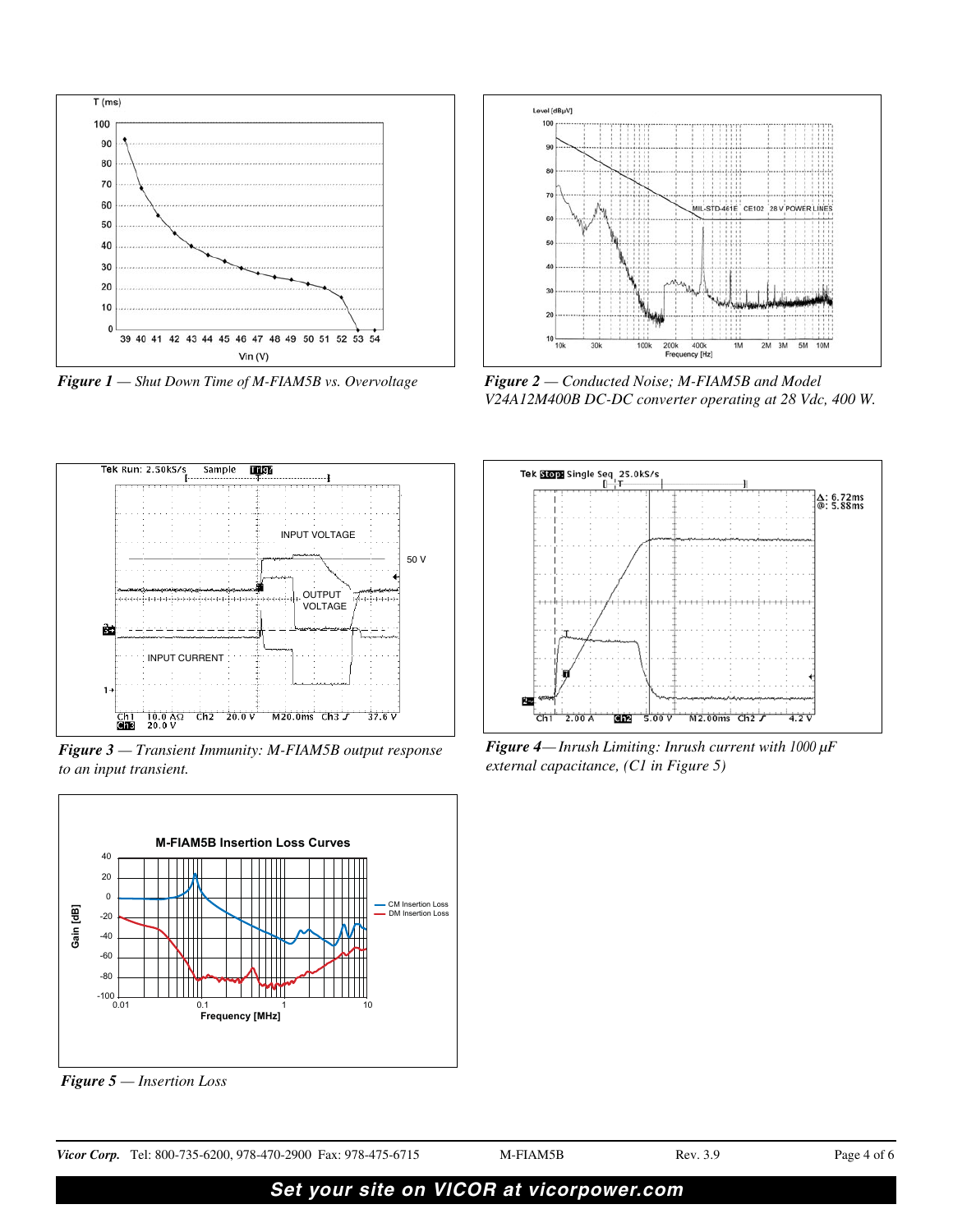

*Figure 6— Basic connection diagram with suggested Transient, Surge Protection and Recommended Reverse Polarity Protection.*

| Vicor Corp. Tel: 800-735-6200, 978-470-2900 Fax: 978-475-6715 | M-FIAM5B | Rev. 3.9 | Page 5 of 6 |
|---------------------------------------------------------------|----------|----------|-------------|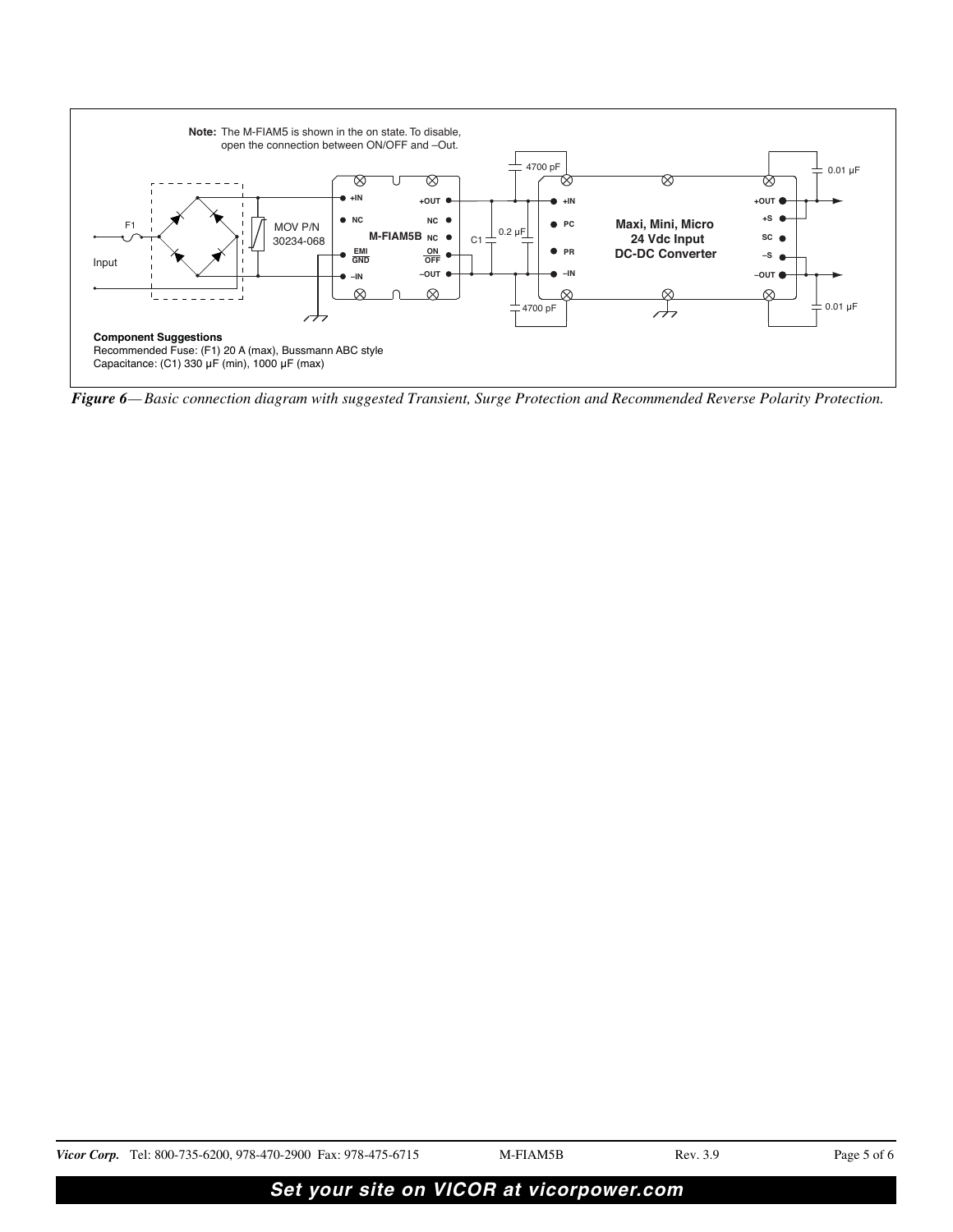

*Figure 7 — Mechanical diagram*



*Figure 8 — PCB Mounting Specifications.*

|                                          | <i>Vicor Corp.</i> Tel: 800-735-6200, 978-470-2900 Fax: 978-475-6715 | M-FIAM5B | Rev. 3.9 | Page 6 of 6 |
|------------------------------------------|----------------------------------------------------------------------|----------|----------|-------------|
| Set your site on VICOR at vicorpower.com |                                                                      |          |          |             |